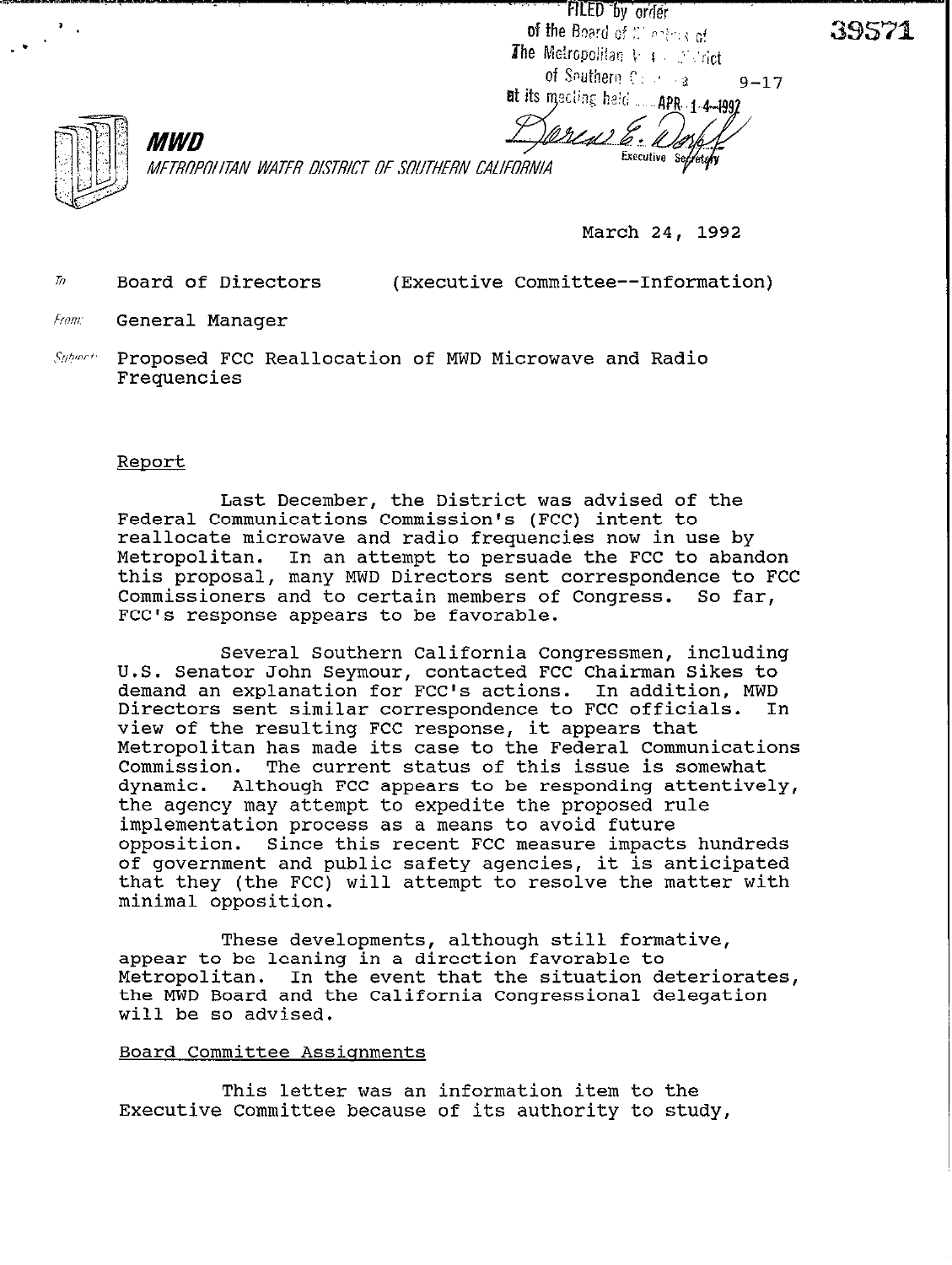Board of Directors -2- March 24, 1992

advise, and make recommendations with regard to policies and procedures to be considered by the Board Under Administrative Code Section 2417(e).

Recommendation

For information only.<br> $\sqrt{\frac{1}{2}Mu/M}$ 6nkav∕

CB/aj

 $\sum_{i=1}^n \frac{1}{i}$  $\sim$ 

Attachments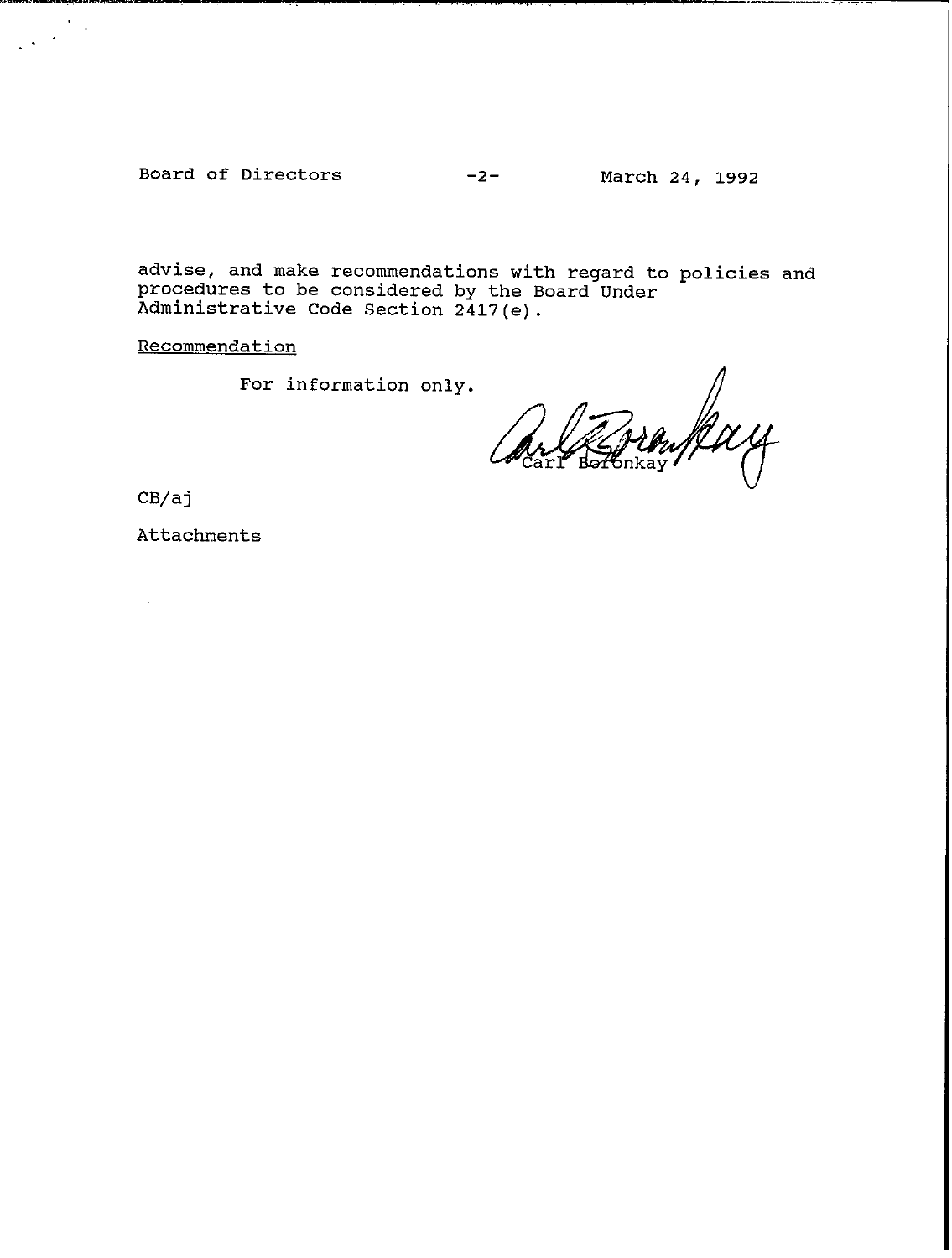. The contract of the contract of the contract of the contract of the contract of the contract of the contract of the contract of the contract of the contract of the contract of the contract of the contract of the contrac

.~



### FEDERAL COMMUNICATIONS COMMISSION WASHINGTON

February 25, 1992

Mr. Michael J. McGuire Chair California/Nevada AWWA P.O. Box 5429 San Bernardino, California 92412

 $\mathbf{v}_\mathrm{g}$ 

Dear Mr. McGuire:

المتصري Many thanks for your recent letter expressing your *concern*  about the effect of the Commission's recent spectrum reserve proposal on the communications network operated by the Metropolitan Water District.

As you can see from the enclosed separate statement that I issued in conjunction with the FCC proposal, I am also concerned about the danger of displacing current microwave licensees in favor of speculative services. I will certainly keep your views in mind as we study this issue more closely in the coming months.

/, ingerely Duggar vin ≊. . Commissioner

Enclosure

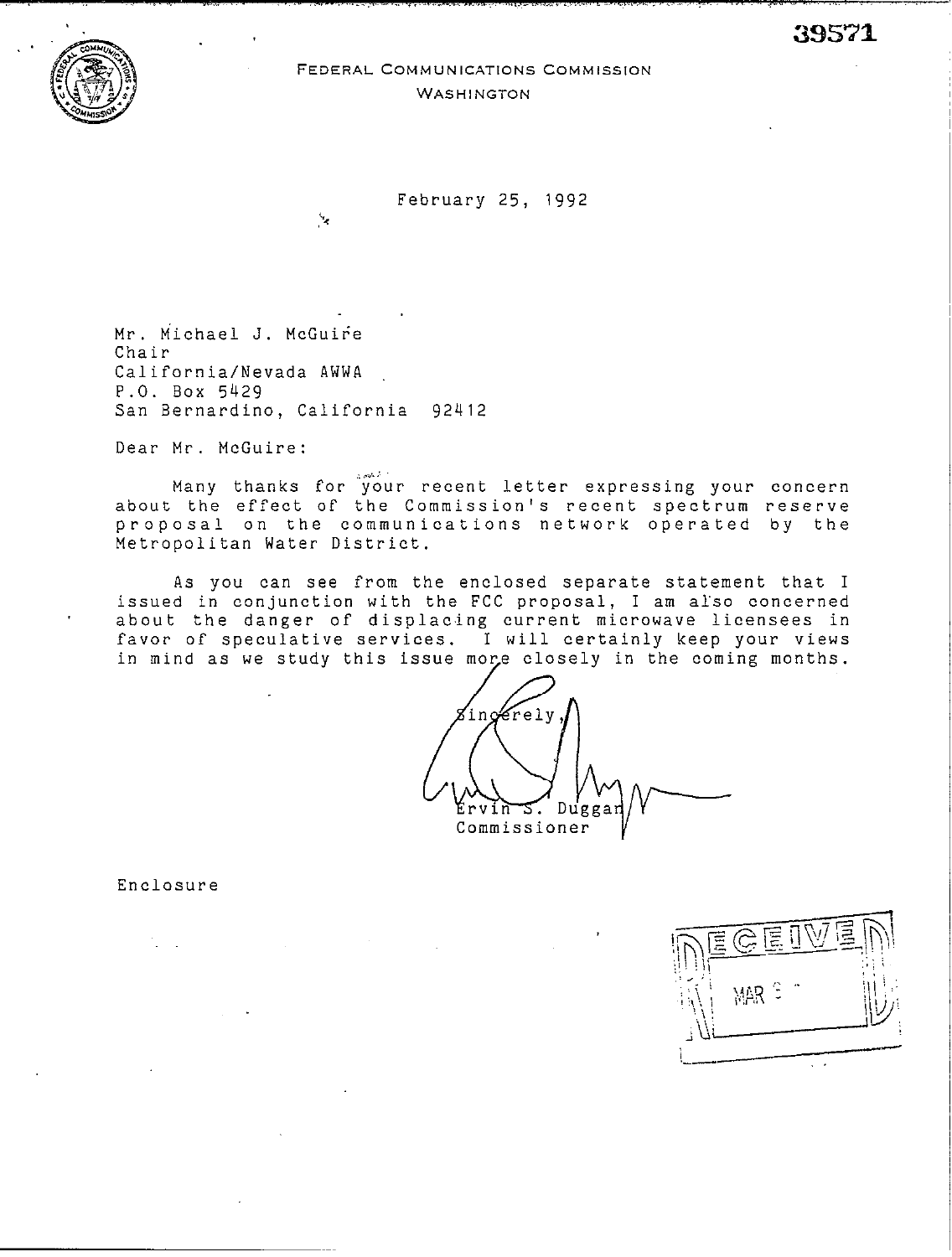#### Separate Statement of Commissioner Ervin S. Duggan

In Re: Amendment of Section 2.106 of the Commission's Rules to Allocate Emerging Technology Bands for Future Requirements.

.%

I support this item, whose laudable purpose is to further the development of new and promising technologies. By clearing more space for new technologies, the Commission seeks to irecting specific resu --- an impartial but significant act to encourage new .: ,;x,.: foster technological progress without d communications services.

At the same time, however, I wish to express my. strong concern that when there is any danger of displacing proven communications services in Favor of unproven or speculative services, a heavy burden of proof rests upon us. I believe that the Commission must always demonstrate maximum sensitivity to the needs of incumbent users--- especially those in the public safety community--- who have for long periods acted in good faith and have abided by our rules.

Specifically, we need to ensure, when change appears warranted and necessary, that we have built in ample transition periods, measures for ensuring adequate compensation, and generous substitute spectrum positions for those who must move.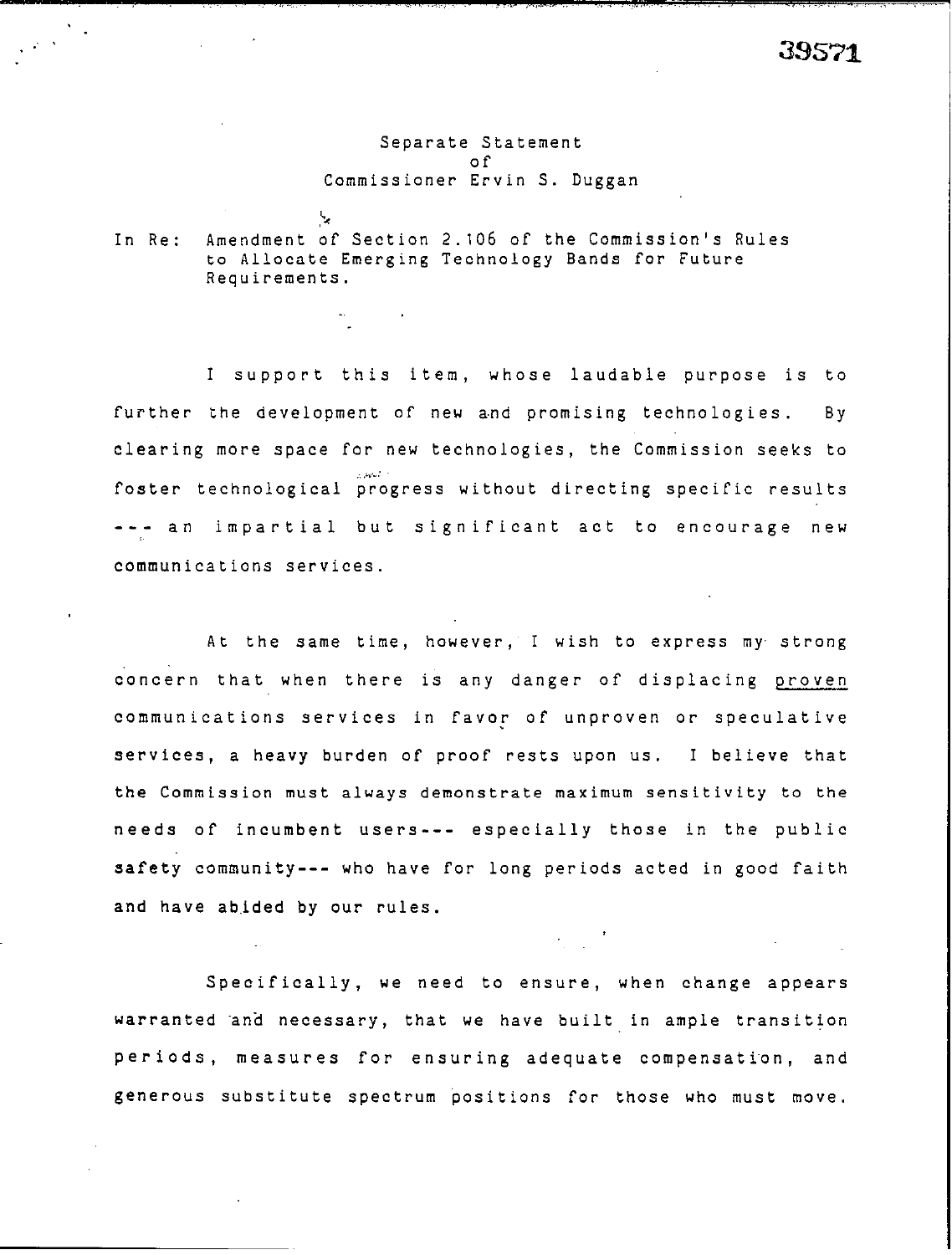And we need to consider the interests of consumers, who have cOme to rely on many of these existing communications services.

\* .

. <br>  $\mathcal{E}^{(1)}$ 

My general inclination, moreover, will be to support a  $\cdot$ limited or tentative grant of spectrum to a promising but speculative new service. This will enable the Commission to reclaim any unused or-seriously underused spectrum if a market does not develop as hoped for the new service.

Because this proposal seems to me to express careful regard for the interests of incumbents, I support it. I think it important also to remind existing licensees that they need to become efficient users of spectrum as the electromagnetic spectrum becomes more crowded.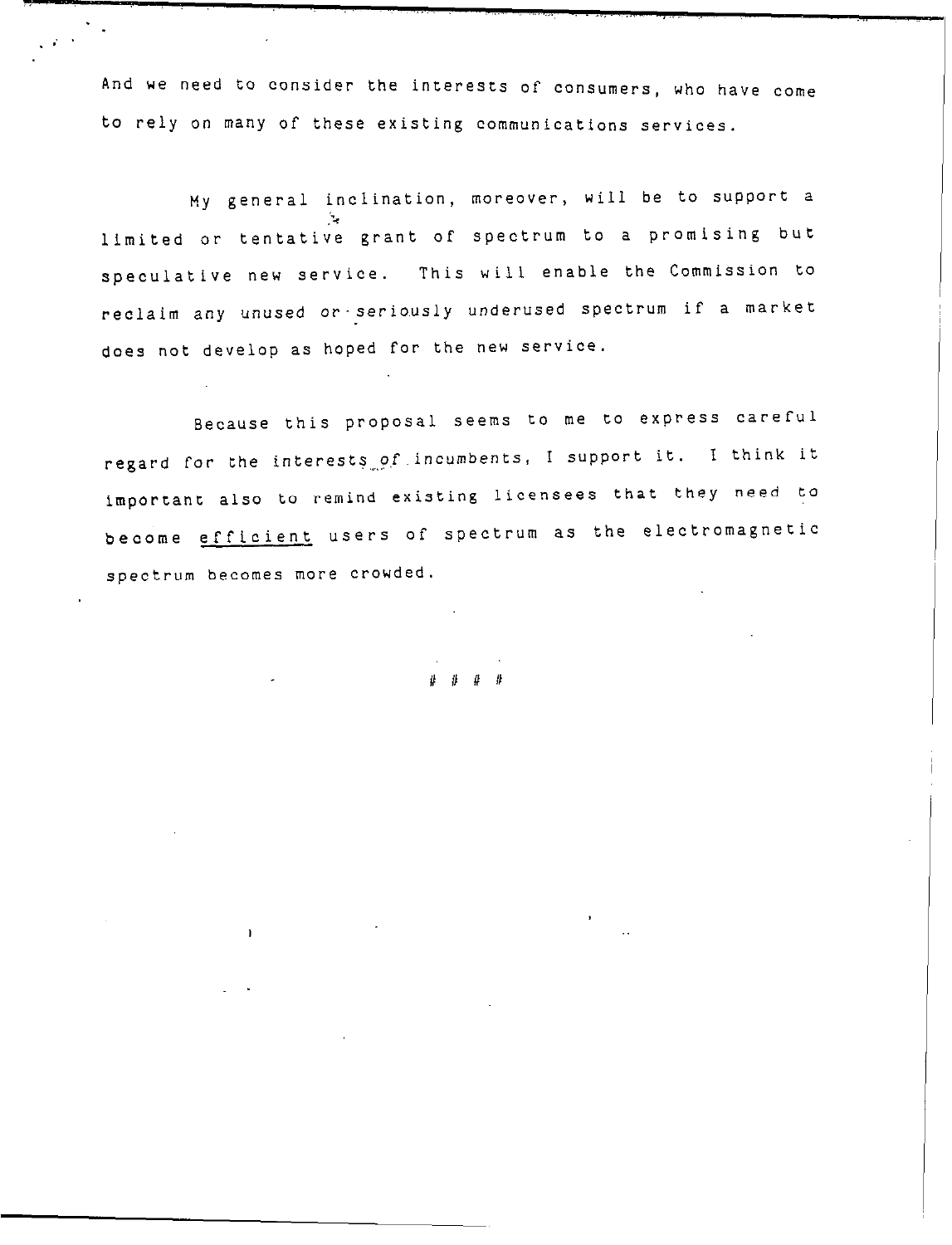**January** 16, 19S2

# SEPARATE .STATEMENT COMMISSIONER ANDREW C. BARRETT

## In re: Amendment of Section 2.106 of the Commission's Rules to Allocate Emerging Technology Bands for Future Requirements.

 $\cdots$  .

This Notice of Proposed Rulemaking [Notice] begins a difficult, but necessary. proceeding to identify available spectrum *for* emerging communications technologies. *Since my*  arrival at the Commission, I have kept abreast of the ongoing technological **developmcnfs** occurring in the digital **audio,**  personal communications and mobile communications areas. Many of these technological advances have been integrated into new services that are nw being offered in *markets ovefseas.* If the U.S. proponents of emerging technologies and services are *going*  to remain competitive in a global context, I believe the Commission must address the spectrum issues that will allov such services to be launched. Thus, I support this Notice.

I write separately to highlight several issues in this docket. First, the Notice proposes to reallocate to emerging technologies 220 MHz of the 1.85-2.20 GHz band that is now used for existing fixed microwave services. I note that the Commission already has received requests totalling more than 370 KHz **for** nev services and **technologies [i.e. personal**  communications, data, Low-Earth orbit, digital audio or **mobile**  satellite services). Such requests clearly exceed the 220 MHz being examined in this Notice. Thus, I think it is important that, vhile the **Cmmiasion** proceeds vith this docket, ve **also remain abreast** of ongoing legislative effbrta taking place betveen Congress and tht National Telecouanunications **and**  Information Administration to identify additional spectrum for commercial uses. I **hope that** commenters vi11 address the adequacy of the spectrum band proposed in this Notice with respect to the spectrum needs of emerging technoloqies.

Second, I hope to see comments in this docket which will address the technical feasibility of operating public **safety**  *micrwave* **systems on** *a* **co-primary** basis vith other nev servicts. **Proponents of emerging tschnologics and** *services* should not only justify **their** particular spectrum requirements, but also should provide alternative plans for addressing the **needs** of incumbent operators impacted by any reallocation decisions. This is particularly true where public safety operations are involved.

Pinally, I would like to see comuenters address the feasibility of utilizing additional market incentives to shift incumbent operator8 from **their** *curreht* frequency bands. .